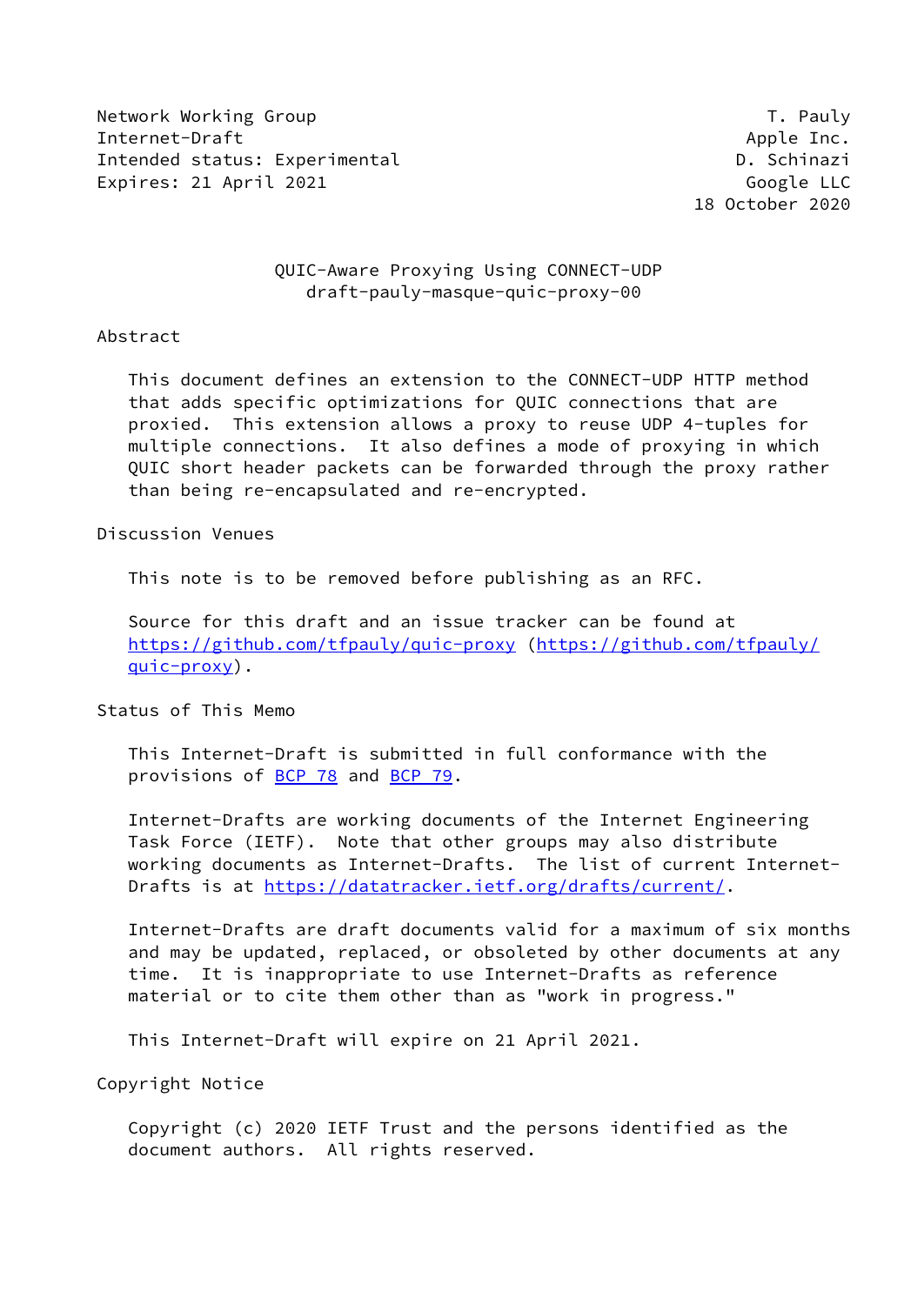# <span id="page-1-1"></span>Internet-Draft **QUIC Proxy October 2020**

This document is subject to **[BCP 78](https://datatracker.ietf.org/doc/pdf/bcp78)** and the IETF Trust's Legal Provisions Relating to IETF Documents ([https://trustee.ietf.org/](https://trustee.ietf.org/license-info) [license-info](https://trustee.ietf.org/license-info)) in effect on the date of publication of this document. Please review these documents carefully, as they describe your rights and restrictions with respect to this document. Code Components extracted from this document must include Simplified BSD License text as described in Section 4.e of the [Trust Legal Provisions](https://trustee.ietf.org/license-info) and are provided without warranty as described in the Simplified BSD License.

# Table of Contents

|                                                       |  | $\overline{2}$  |
|-------------------------------------------------------|--|-----------------|
| 1.1.                                                  |  | $\overline{4}$  |
| 1.2.                                                  |  | $\overline{4}$  |
|                                                       |  | $\overline{5}$  |
| Datagram Flow ID Mapping<br>2.1.                      |  | $\overline{5}$  |
| $2.2$ . Server Connection ID Mapping                  |  | 6               |
| 2.3. Client Connection ID Mappings                    |  | $\underline{6}$ |
| $2.4$ . Detecting Connection ID Conflicts             |  | $\underline{6}$ |
| $\frac{3}{2}$ . Connection ID Headers for CONNECT-UDP |  | $\overline{1}$  |
|                                                       |  | $\underline{8}$ |
| New Proxied Connection Setup<br>4.1.                  |  | 8               |
| Adding New Client Connection IDs<br>4.2.              |  | $\overline{9}$  |
| 4.3. Sending With Forwarded Mode                      |  | 9               |
| Receiving With Forwarded Mode<br>4.4.                 |  | 10              |
| Opting Out of Forwarded Mode<br>4.5.                  |  | 10              |
|                                                       |  | 10              |
| 5.1. Removing Mapping State                           |  | 12              |
| 6.                                                    |  | 13              |
| Interactions with Load Balancers<br>7.                |  | 14              |
| 8.                                                    |  | 14              |
| 9.                                                    |  |                 |
|                                                       |  | 15              |
|                                                       |  |                 |
| 10.1. Normative References                            |  | 15              |
| 10.2. Informative References                          |  | 16              |
|                                                       |  | 16              |
|                                                       |  | 16              |

<span id="page-1-0"></span>[1](#page-1-0). Introduction

The CONNECT-UDP HTTP method [\[CONNECT-UDP](#page-16-4)] defines a way to send datagrams through an HTTP proxy, where UDP is used to communicate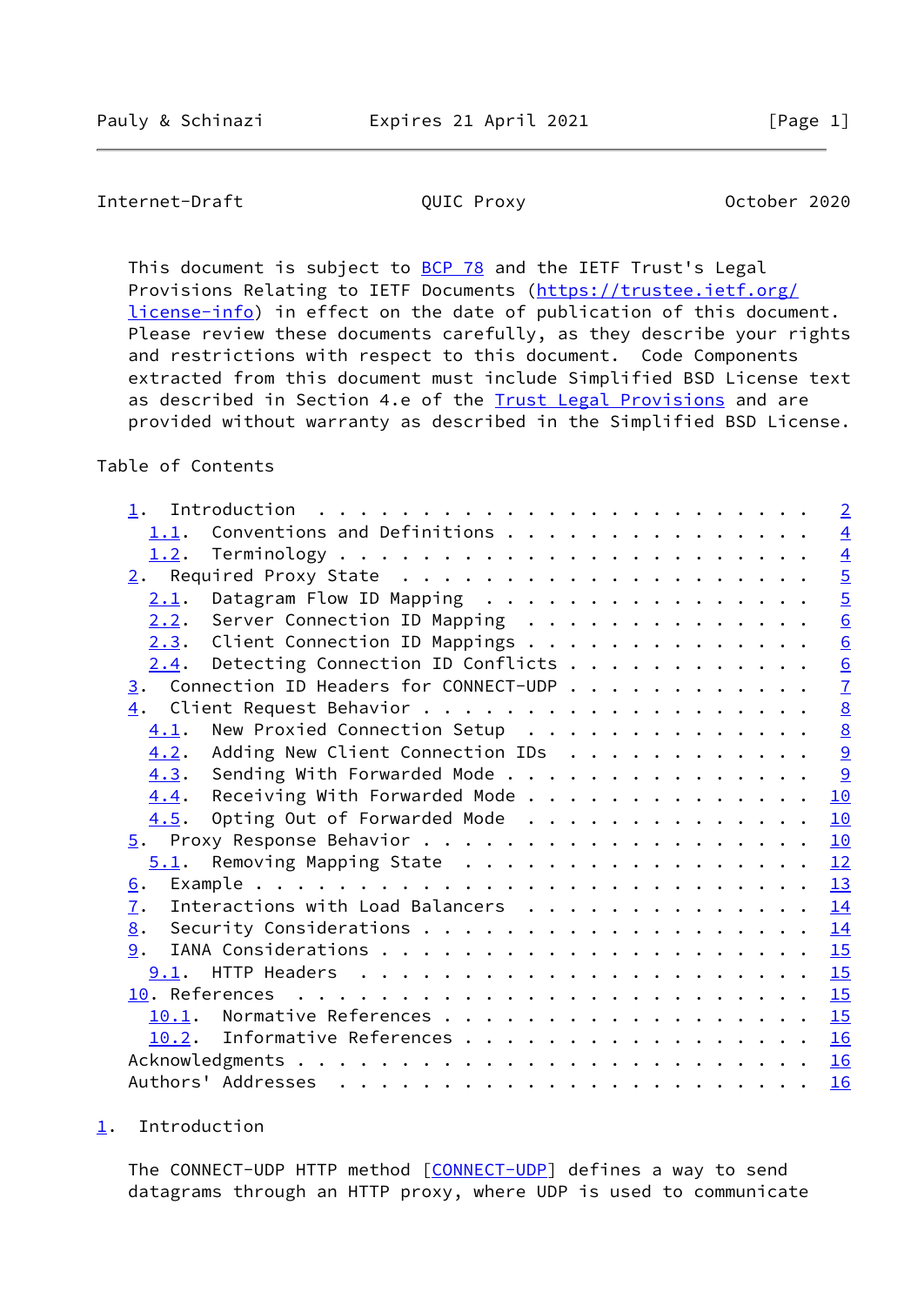between the proxy and a target server. This can be used to proxy QUIC connections [\[QUIC](#page-17-2)], since QUIC runs over UDP datagrams.

Pauly & Schinazi **Expires 21 April 2021** [Page 2]

Internet-Draft **COUIC Proxy** QUIC Proxy **October 2020** 

 This document uses the term "target" to refer to the server that a client is accessing via a proxy. This target may be an origin hosting content, or another proxy.

 This document extends the CONNECT-UDP HTTP method to add signalling about QUIC Connection IDs. QUIC Connection IDs are used to identify QUIC connections in scenarios where there is not a strict bidirectional mapping between one QUIC connection and one UDP 4-tuple (pairs of IP addresses and ports). A proxy that is aware of Connection IDs can reuse UDP 4-tuples between itself and a target for multiple proxied QUIC connections.

This extension is only defined for HTTP/3 [[HTTP3\]](#page-16-5) and not any earlier versions.

 Awareness of Connection IDs also allows a proxy to avoid re encapsulation and re-encryption of proxied QUIC packets once a connection has been established. When this functionality is present, the proxy can support two modes for handling QUIC packets:

- 1. Tunnelled, in which client <-> target QUIC packets are encapsulated inside client <-> proxy QUIC packets. These packets use multiple layers of encryption and congestion control. QUIC long header packets MUST use this mode. QUIC short header packets MAY use this mode. This is the default mode for CONNECT- UDP.
- 2. Forwarded, in which client <-> target QUIC packets are sent directly over the client <-> proxy UDP socket. These packets are only encrypted using the client-target keys, and use the client target congestion control. This mode MUST only be used for QUIC short header packets.

 Forwarding is defined as an optimization to reduce CPU processing on clients and proxies, as well as avoiding MTU overhead for packets on the wire. This makes it suitable for deployment situations that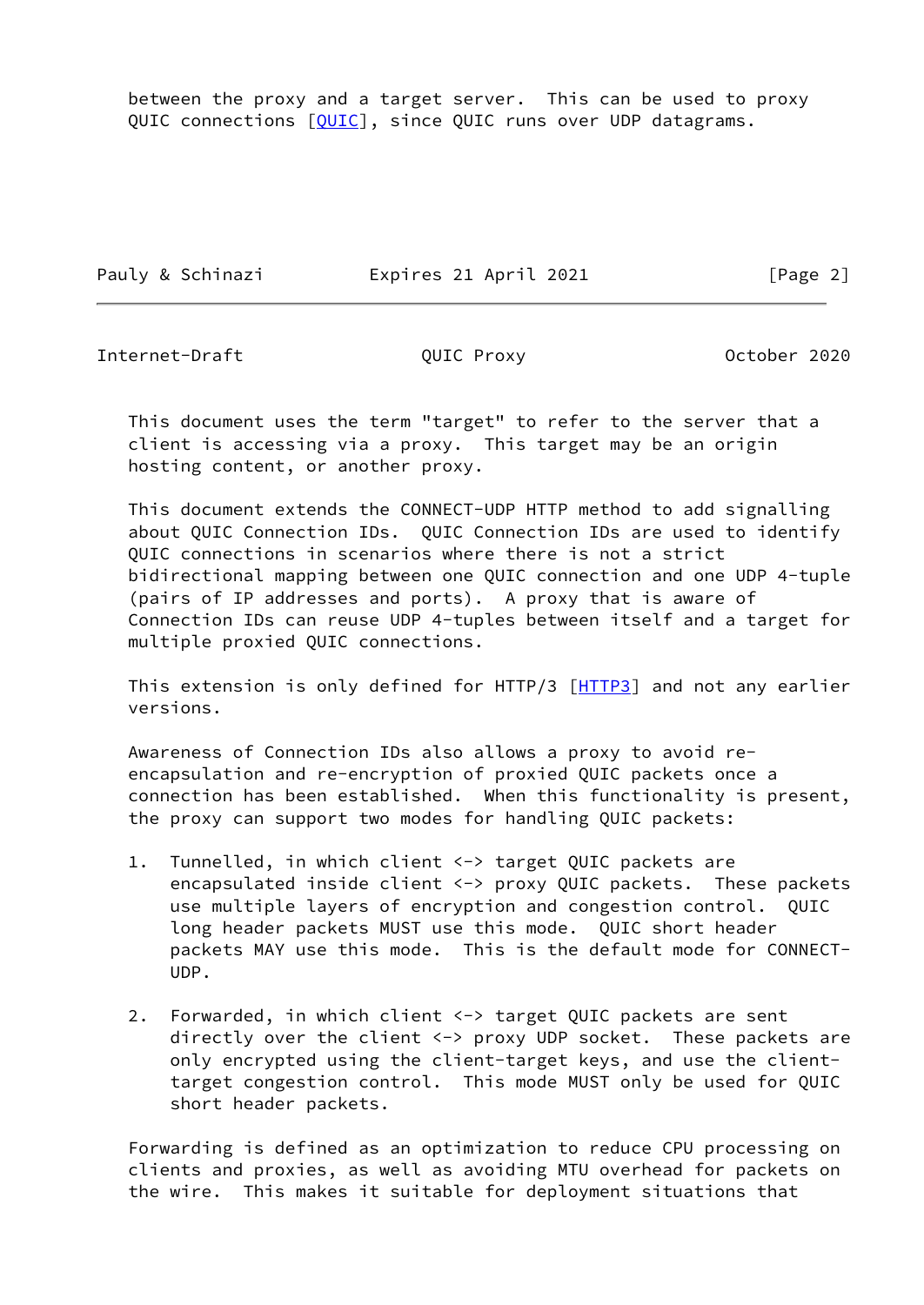otherwise relied on cleartext TCP proxies, which cannot support QUIC and have inferior security and privacy properties.

The properties provided by the forwarding mode are as follows:

- \* All packets sent between the client and the target traverse through the proxy device.
- \* The target server cannot know the IP address of the client solely based on the proxied packets the target receives.

| Pauly & Schinazi | Expires 21 April 2021 | [Page 3] |
|------------------|-----------------------|----------|
|------------------|-----------------------|----------|

<span id="page-3-1"></span>Internet-Draft QUIC Proxy October 2020

 \* Observers of either or both of the client <-> proxy link and the proxy <-> target are not able to learn more about the client <-> target communication than if no proxy was used.

 It is not a goal of forwarding mode to prevent correlation between client <-> proxy and the proxy <-> target packets from an entity that can observe both links. See [Section 8](#page-15-0) for further discussion.

 Both clients and proxies can unilaterally choose to disable forwarded mode for any client <-> target connection.

 QUIC proxies only need to understand the Header Form bit, and the connection ID fields from packets in client <-> target QUIC connections. Since these fields are all in the QUIC invariants header [\[INVARIANTS](#page-17-3)], QUIC proxies can proxy all versions of QUIC.

<span id="page-3-0"></span>[1.1](#page-3-0). Conventions and Definitions

 The key words "MUST", "MUST NOT", "REQUIRED", "SHALL", "SHALL NOT", "SHOULD", "SHOULD NOT", "RECOMMENDED", "NOT RECOMMENDED", "MAY", and "OPTIONAL" in this document are to be interpreted as described in [BCP](https://datatracker.ietf.org/doc/pdf/bcp14) [14](https://datatracker.ietf.org/doc/pdf/bcp14) [[RFC2119\]](https://datatracker.ietf.org/doc/pdf/rfc2119) [\[RFC8174](https://datatracker.ietf.org/doc/pdf/rfc8174)] when, and only when, they appear in all capitals, as shown here.

## <span id="page-3-2"></span>[1.2](#page-3-2). Terminology

This document uses the following terms:

\* Client: the client of all QUIC connections discussed in this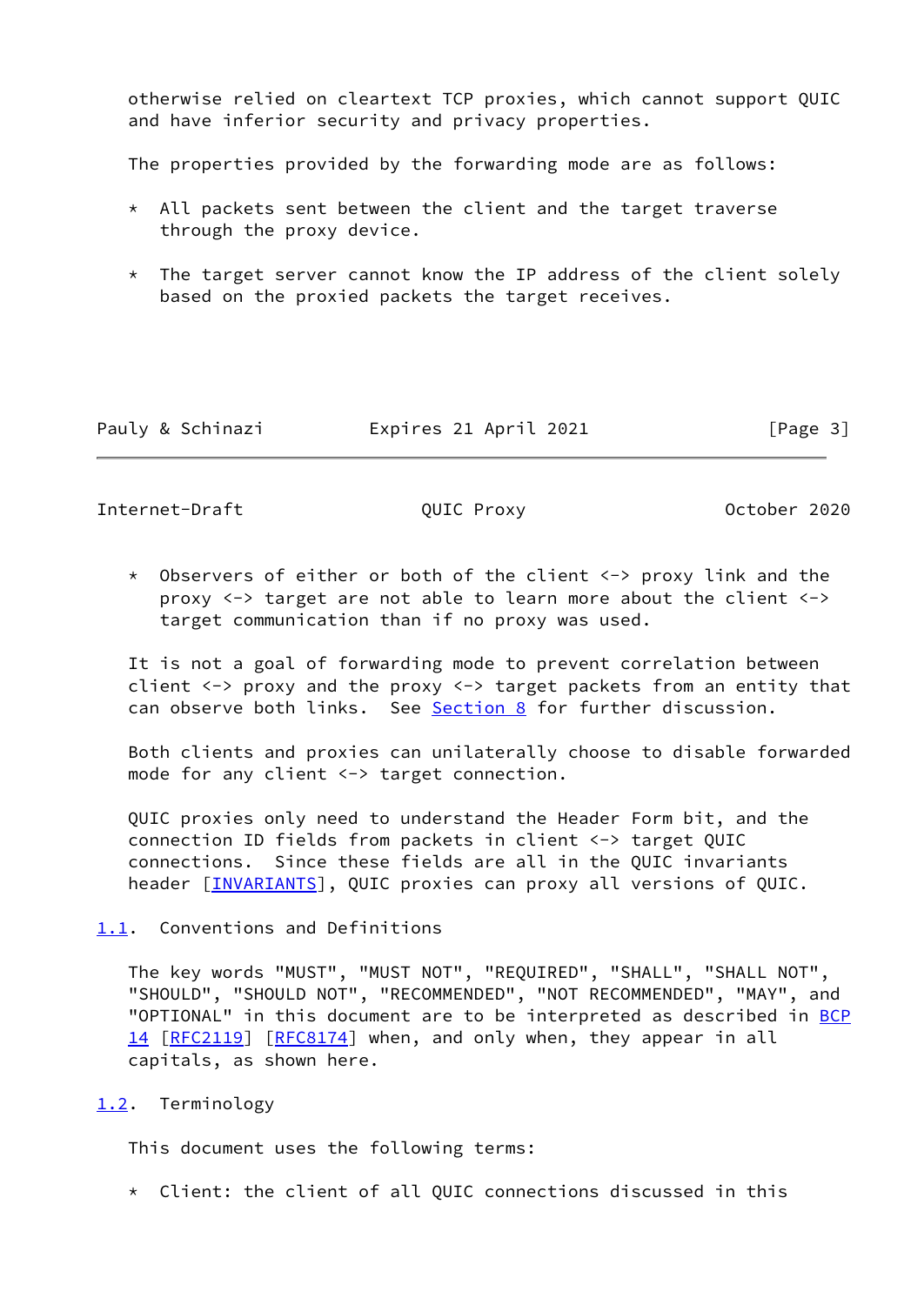document.

- \* Proxy: the endpoint that responds to the CONNECT-UDP request.
- $*$  Target: the server that a client is accessing via a proxy.
- \* Client <-> Proxy QUIC connection: a single QUIC connection established from the client to the proxy.
- \* Datagram flow ID: represents a flow of HTTP/3 DATAGRAMs [[H3DGRAM\]](#page-16-6) specific to a single client <-> proxy QUIC connection.
- \* Socket: a UDP 4-tuple (local IP address, local UDP port, remote IP address, remote UDP port). In some implementations, this is referred to as a "connected" socket.
- \* Client-facing socket: the socket used to communicate between the client and the proxy.

|  | Pauly & Schinazi | Expires 21 April 2021 | [Page $4$ ] |
|--|------------------|-----------------------|-------------|
|  |                  |                       |             |

<span id="page-4-1"></span>Internet-Draft **COUIC Proxy** OUIC Proxy **October 2020** 

- \* Server-facing socket: the socket used to communicate between the proxy and the target.
- $*$  Client Connection ID: a OUIC Connection ID that is chosen by the client, and is used in the Destination Connection ID field of packets from the target to the client.
- \* Server Connection ID: a QUIC Connection ID that is chosen by the target, and is used in the Destination Connection ID field of packets from the client to the target.
- <span id="page-4-0"></span>[2](#page-4-0). Required Proxy State

 In the methods defined in this document, the proxy is aware of the QUIC Connection IDs being used by proxied connections, along with the sockets used to communicate with the client and the target. Tracking Connection IDs in this way allows the proxy to reuse server-facing sockets for multiple connections and support the forwarding mode of proxying.

 QUIC packets can be either tunnelled within an HTTP/3 proxy connection using QUIC DATAGRAM frames [[DGRAM\]](#page-16-7), or be forwarded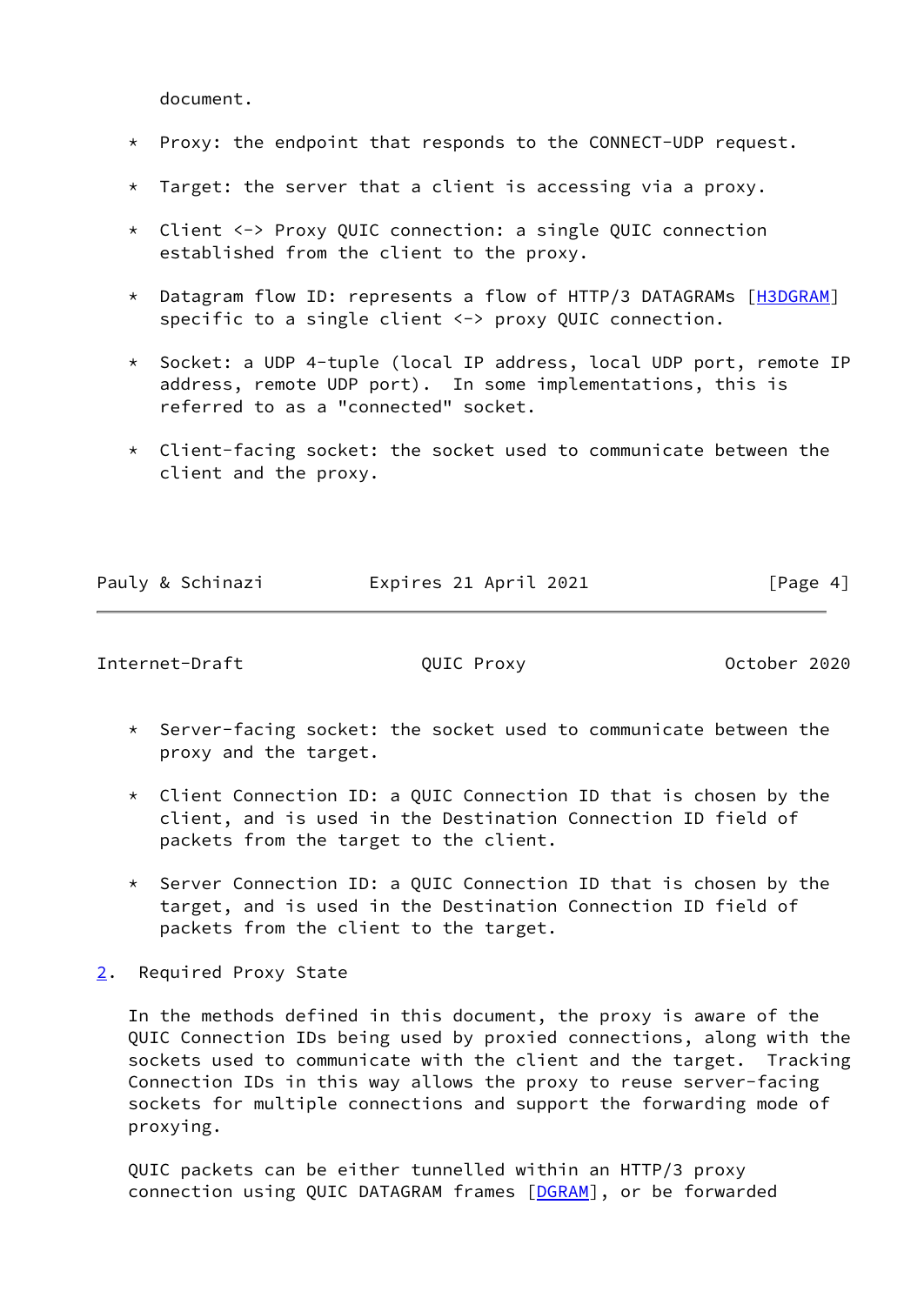directly alongside an HTTP/3 proxy connection on the same set of IP addresses and UDP ports. The use of forwarded mode requires the consent of both the client and the proxy.

 In order to correctly route QUIC packets in both tunnelled and forwarded modes, the proxy needs to maintain mappings between several items. There are three required unidirectional mappings, described below.

<span id="page-5-0"></span>[2.1](#page-5-0). Datagram Flow ID Mapping

 Each pair of client <-> proxy QUIC connection and datagram flow ID MUST be mapped to a single server-facing socket.

 (Client <-> Proxy QUIC connection + Datagram flow ID) => Server-facing socket

 Multiple datagram flow IDs can map to the same server-facing socket, but a single datagram flow ID cannot be mapped to multiple server facing sockets.

 This mapping guarantees that any QUIC packet using the datagram flow ID sent from the client to the proxy in tunnelled mode can be sent to the correct target.

| Pauly & Schinazi | Expires 21 April 2021 | [Page 5] |
|------------------|-----------------------|----------|

<span id="page-5-2"></span>Internet-Draft QUIC Proxy October 2020

<span id="page-5-1"></span>[2.2](#page-5-1). Server Connection ID Mapping

 Each pair of Server Connection ID and client-facing socket MUST map to a single server-facing socket.

 (Client-facing socket + Server Connection ID) => Server-facing socket

 Multiple pairs of Connection IDs and sockets can map to the same server-facing socket.

 This mapping guarantees that any QUIC packet containing the Server Connection ID sent from the client to the proxy in forwarded mode can be sent to the correct target. Thus, a proxy that does not allow forwarded mode does not need to maintain this mapping.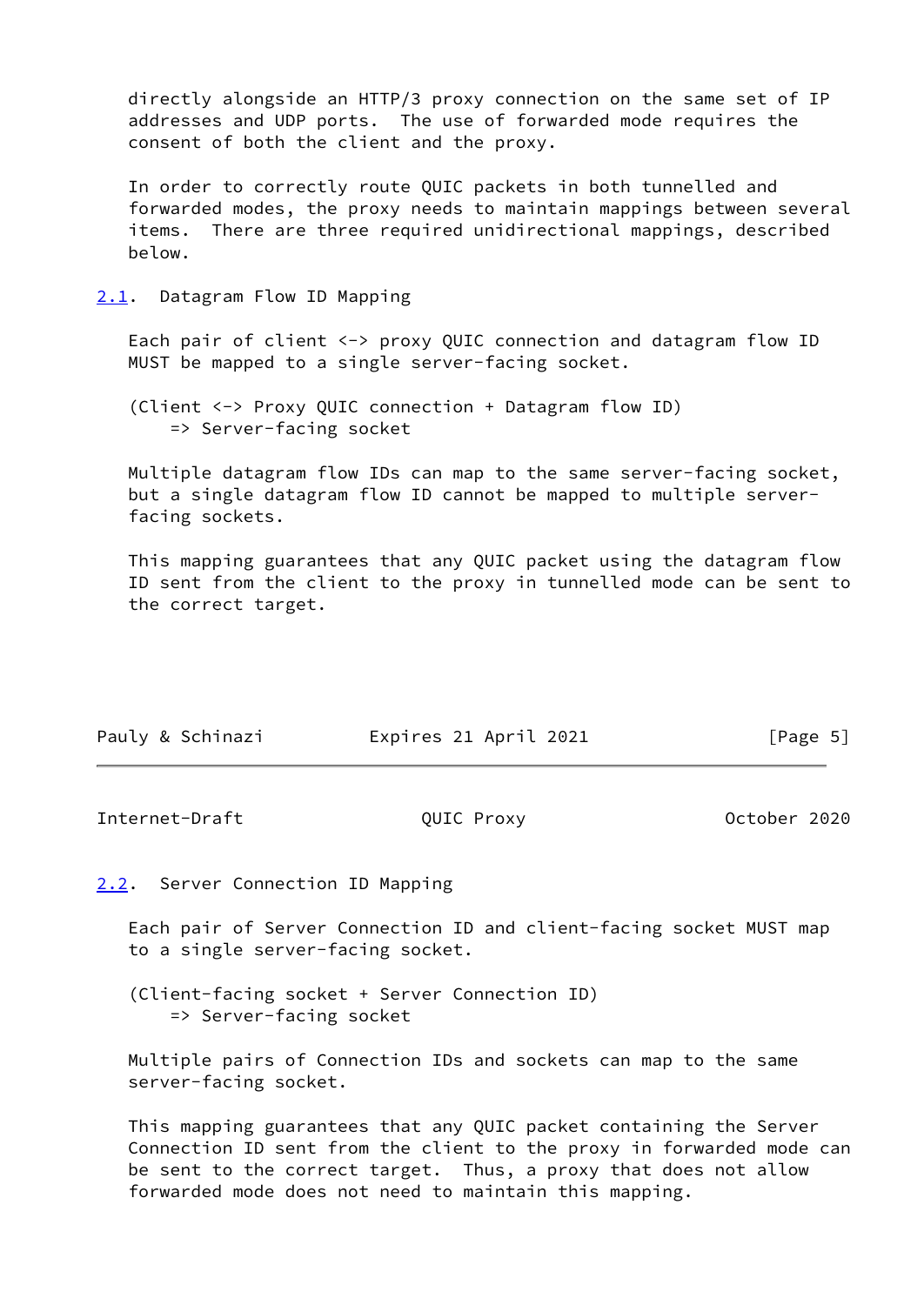#### <span id="page-6-0"></span>[2.3](#page-6-0). Client Connection ID Mappings

 Each pair of Client Connection ID and server-facing socket MUST map to a single datagram flow ID on a single client <-> proxy QUIC connection. Additionally, the pair of Client Connection ID and server-facing socket MUST map to a single client-facing socket.

 (Server-facing socket + Client Connection ID) => (Client <-> Proxy QUIC connection + Datagram flow ID) (Server-facing socket + Client Connection ID) => Client-facing socket

 Multiple pairs of Connection IDs and sockets can map to the same datagram flow ID or client-facing socket.

 These mappings guarantee that any QUIC packet sent from a target to the proxy can be sent to the correct client, in either tunnelled or forwarded mode. Note that this mapping becomes trivial if the proxy always opens a new server-facing socket for every client request with a unique datagram flow ID. The mapping is critical for any case where server-facing sockets are shared or reused.

<span id="page-6-1"></span>[2.4](#page-6-1). Detecting Connection ID Conflicts

 In order to be able to route packets correctly in both tunnelled and forwarded mode, proxies check for conflicts before creating a new mapping. If a conflict is detected, the proxy will reject the client's request, as described in [Section 5.](#page-11-0)

 Two sockets conflict if and only if all members of the 4-tuple (local IP address, local UDP port, remote IP address, and remote UDP port) are identical.

| Pauly & Schinazi<br>Expires 21 April 2021 | [Page 6] |
|-------------------------------------------|----------|
|-------------------------------------------|----------|

<span id="page-6-2"></span>Internet-Draft **QUIC Proxy October 2020** 

 Two Connection IDs conflict if and only if one Connection ID is equal to or a prefix of another. For example, a zero-length Connection ID conflicts with all connection IDs. This definition of a conflict originates from the fact that QUIC short headers do not carry the length of the Destination Connection ID field, and therefore if two short headers with different Destination Connection IDs are received on a shared socket, one being a prefix of the other prevents the receiver from identifying which mapping this corresponds to.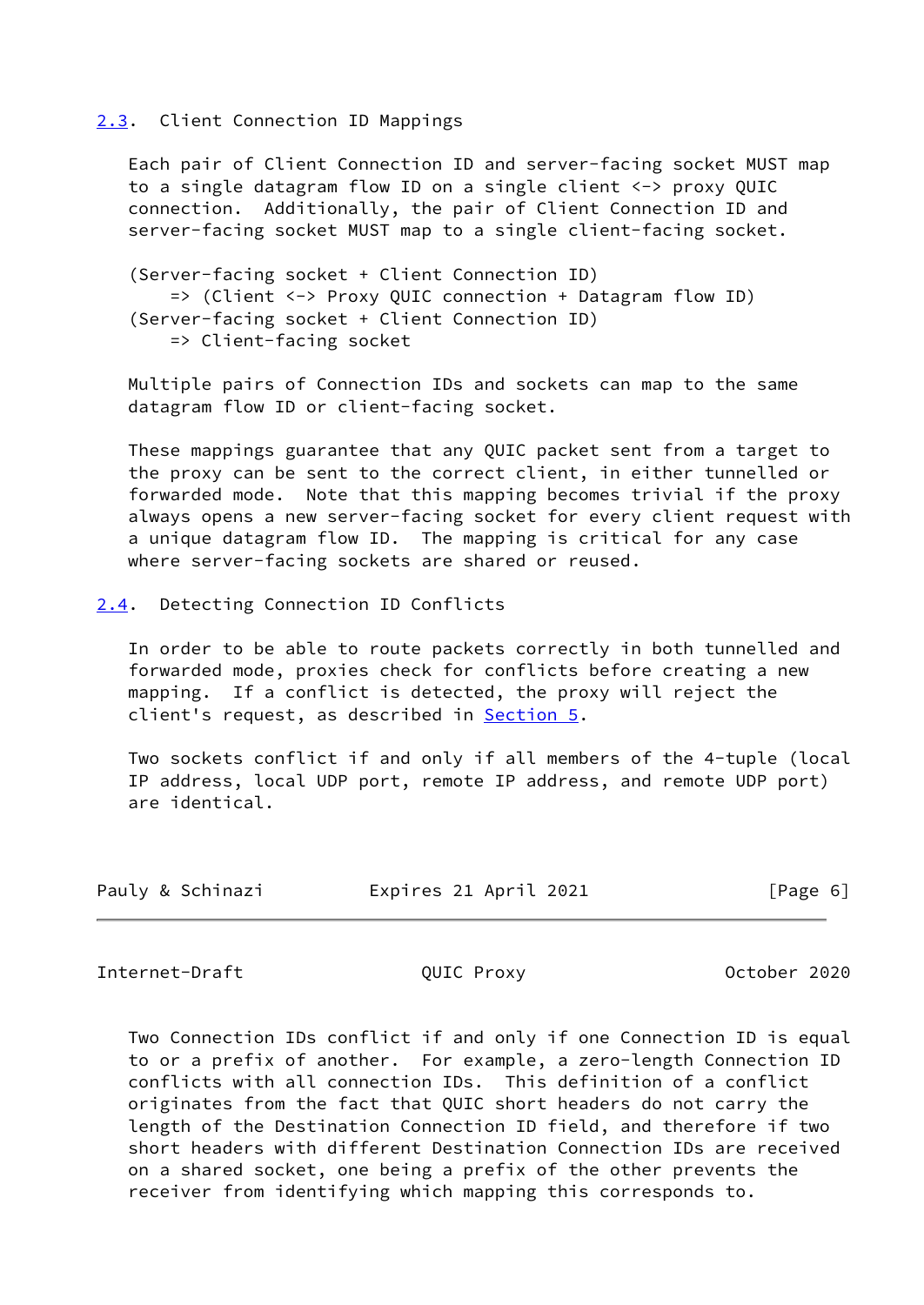The proxy treats two mappings as being in conflict when a conflict is detected for all elements on the left side of the mapping diagrams above.

 Since very short Connection IDs are more likely to lead to conflicts, particularly zero-length Connection IDs, a proxy MAY choose to reject all requests for very short Connection IDs as conflicts, in anticipation of future conflicts.

<span id="page-7-0"></span>[3](#page-7-0). Connection ID Headers for CONNECT-UDP

 This document defines two headers that can be used in CONNECT-UDP requests and responses. All other requirements defined for CONNECT- UDP [\[CONNECT-UDP](#page-16-4)] still apply.

 Both "Client-Connection-Id" and "Server-Connection-Id" are Item Structured Headers [[STRUCT](#page-17-4)]. Their value MUST be a Byte Sequence. The byte sequence MAY be zero-length. The byte sequence length MUST NOT exceed 255 bytes. The ABNF is:

 Client-Connection-Id = sf-binary Server-Connection-Id = sf-binary

 "Client-Connection-Id" contains the client connection ID, whereas "Server-Connection-Id" contains the server connection ID.

Like the Datagram-Flow-Id header [\[CONNECT-UDP](#page-16-4)], the Client- Connection-Id and Server-Connection-Id headers can only be supported by an HTTP/3 proxy. If a proxy does not support HTTP/3 datagrams [\[H3DGRAM](#page-16-6)], or it does not support the extension defined in this document, it MUST NOT send the Client-Connection-Id and Server- Connection-Id headers on any responses. If a proxy does support this extension, it MUST echo the Client-Connection-Id and Server- Connection-Id headers on any 2xx (Successful) responses. Clients that do not receive an echoed Client-Connection-Id or Server- Connection-Id header MUST fall back to using CONNECT-UDP without the extended behavior defined in this document.

| Pauly & Schinazi | Expires 21 April 2021 | [Page 7] |
|------------------|-----------------------|----------|
|                  |                       |          |

<span id="page-7-2"></span>Internet-Draft QUIC Proxy October 2020

<span id="page-7-1"></span>[4](#page-7-1). Client Request Behavior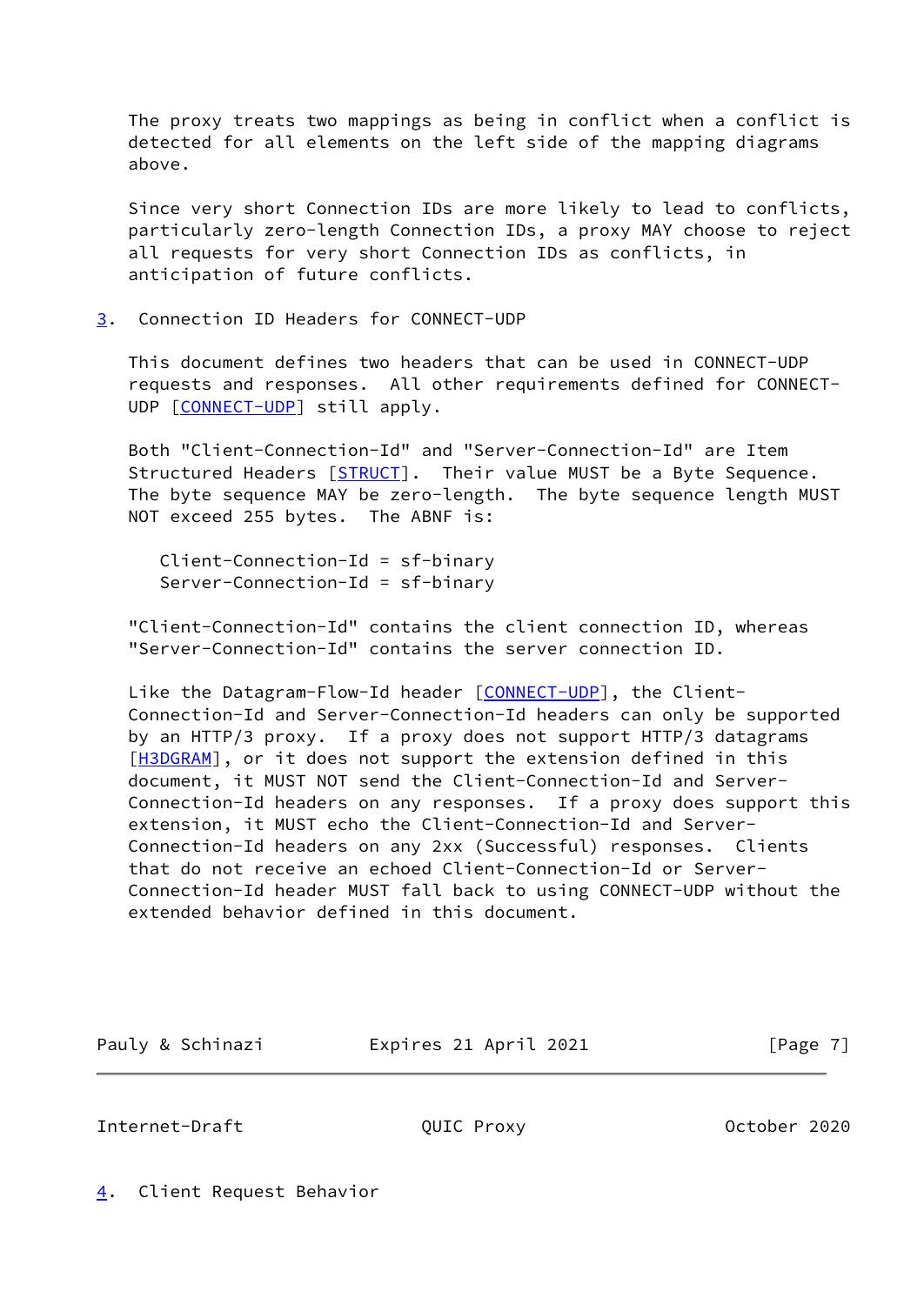A client sends new CONNECT-UDP requests when it wants to start a new QUIC connection to a target, when it has received a new Server Connection ID for the target, and before it advertises a new Client Connection ID to the target.

 Each request MUST contain a Datagram-Flow-Id header and an authority pseudo-header identifying the target. All requests for the same QUIC Connection between a client and a target MUST contain the same authority, and SHOULD contain the same Datagram-Flow-Id. If there is Datagram-Flow-Id mismatch, the proxy will treat the requests as different proxied connections, which could appear as a migration or NAT rebinding event to the target.

 Each request MUST also contain exactly one connection ID header, either Client-Connection-Id or Server-Connection-Id. Client- Connection-Id requests define paths for receiving packets from the target server to the client, and Server-Connection-Id requests define paths for sending packets from the client to target server.

#### <span id="page-8-0"></span>[4.1](#page-8-0). New Proxied Connection Setup

 The first time that a client uses a proxy for a given QUIC connection, it selects a new datagram flow ID with an even-numbered value [[H3DGRAM](#page-16-6)].

 The first request the clients makes MUST contain the authority pseudo-header, the Datagram-Flow-Id header, and the Client- Connection-Id header. These respectively contain the authority of the target, the selected datagram flow ID and the Client Connection ID that will be used in the initial QUIC packets sent through the proxy.

 The client can start sending packets tunnelled within DATAGRAM frames as soon as this first CONNECT-UDP request for the datagram flow ID has been sent, even in the same QUIC packet to the proxy. That is, the QUIC packet sent from the client to the proxy MAY contain a STREAM frame containing the CONNECT-UDP request, as well as a DATAGRAM frame that contains a tunnelled QUIC packet to send to the target. This is particularly useful for reducing round trips on connection setup.

 Since clients are always aware whether or not they are using a QUIC proxy, clients are expected to cooperate with proxies in selecting Client Connection IDs. A proxy detects a conflict when it is not able to create a unique mapping using the Client Connection ID  $(Section 2.4)$  $(Section 2.4)$ . It can reject requests that would cause a conflict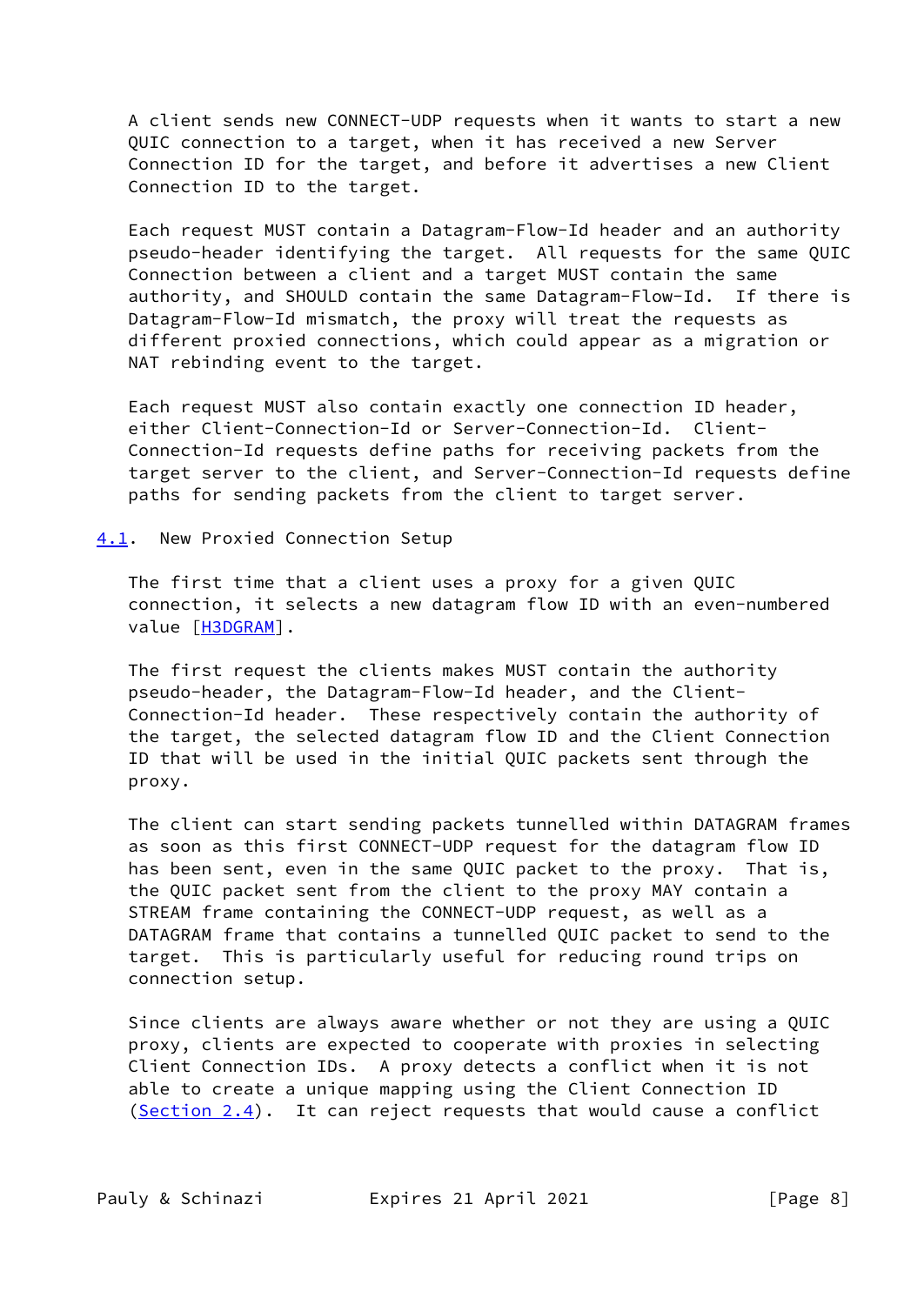<span id="page-9-1"></span> and indicate this to the client by replying with a 409 (Conflict) status. In order to avoid conflicts, clients SHOULD select Client Connection IDs of at least 8 bytes in length with unpredictable values. A client also SHOULD NOT select a Client Connection ID that matches the ID used for the QUIC connection to the proxy, as this inherently creates a conflict.

 Note that packets sent in DATAGRAM frames before the proxy has sent its CONNECT-UDP response might be dropped if the proxy rejects the request. Specifically, this can occur if the Client Connection ID causes a conflict and the proxy returns a 409 (Conflict) error. Any DATAGRAM frames that are sent in a separate QUIC packet from the STREAM frame that contains the CONNECT-UDP request might also be dropped in the case that the packet arrives at the proxy before the packet containing the STREAM frame.

 If the server rejects the first request that uses a specific datagram flow ID, the client MUST retire that datagram flow ID. If the rejection indicated a conflict due to the Client Connection ID, the client MUST select a new Connection ID before sending a new request, and generate a new packet. For example, if a client is sending a QUIC Initial packet and chooses a Connection ID that conflicts with an existing mapping to the same target server, it will need to generate a new QUIC Initial.

<span id="page-9-0"></span>[4.2](#page-9-0). Adding New Client Connection IDs

 Since QUIC connection IDs are chosen by the receiver, an endpoint needs to communicate its chosen connection IDs to its peer before the peer can start using them. In QUICv1, this is performed using the NEW\_CONNECTION\_ID frame.

 Prior to informing the target of a new chosen client connection ID, the client MUST send a CONNECT-UDP request with the Client- Connection-Id header to the proxy, and only inform the target of the new client connection ID once a 2xx (Successful) response is received.

#### <span id="page-9-2"></span>[4.3](#page-9-2). Sending With Forwarded Mode

 Once the client has learned the target server's Connection ID, such as in the response to a QUIC Initial packet, it can send a request containing the Server-Connection-Id header to request the ability to forward packets. The client MUST wait for a successful (2xx) response before using forwarded mode. Prior to receiving the server response, the client MUST send short header packets tunnelled in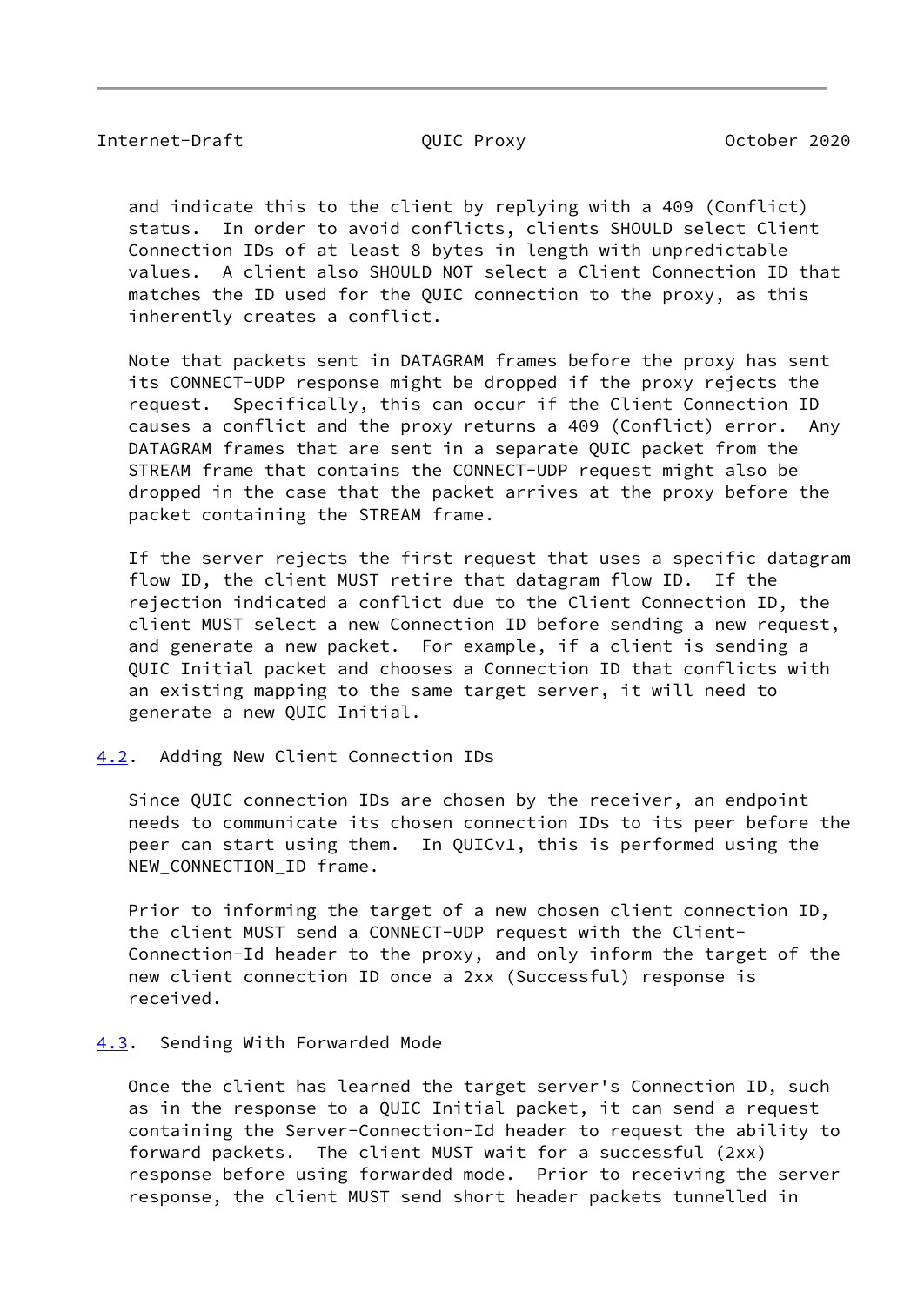DATAGRAM frames. The client MAY also choose to tunnel some short header packets even after receiving the successful response.

Pauly & Schinazi **Expires 21 April 2021** [Page 9]

<span id="page-10-1"></span>Internet-Draft QUIC Proxy October 2020

 If the client's request that included the Server-Connection-Id is rejected, for example with a 409 (Conflict) response, it MUST NOT forward packets to the requested Server Connection ID, but only use tunnelled mode. The request might also be rejected if the proxy does not support forwarded mode or has it disabled by policy. For any response code other than a 2xx success, the client MUST NOT retry a request for the same Server Connection ID. For errors other than 409 (Conflict), clients SHOULD stop sending requests for other Server Connection IDs in the future.

 QUIC long header packets MUST NOT be forwarded. These packets can only be tunnelled within DATAGRAM frames to avoid exposing unnecessary connection metadata.

 When forwarding, the client sends a QUIC packet with the target server's Connection ID in the QUIC short header, using the same socket between client and proxy that was used for the main QUIC connection between client and proxy.

<span id="page-10-0"></span>[4.4](#page-10-0). Receiving With Forwarded Mode

 A proxy MUST NOT forward packets from the target to the client until after the client has sent at least one packet in forwarded mode. Once this occurs, the proxy MAY use forwarded mode for any Client Connection ID for which it has a valid mapping.

 If a client has started using forwarding mode, it MUST be prepared to receive forwarded short header packets on the socket between itself and the proxy for any Client Connection ID that has been accepted by the proxy. The client uses the received Connection ID to determine if a packet was originated by the proxy, or merely forwarded from the target.

<span id="page-10-2"></span>[4.5](#page-10-2). Opting Out of Forwarded Mode

 The use of forwarded mode is initiated by the client sending a request with the Server-Connection-Id header and sending at least one forwarded packet to the proxy. A client that does not wish to accept forwarded packets from the proxy when communicating with a specific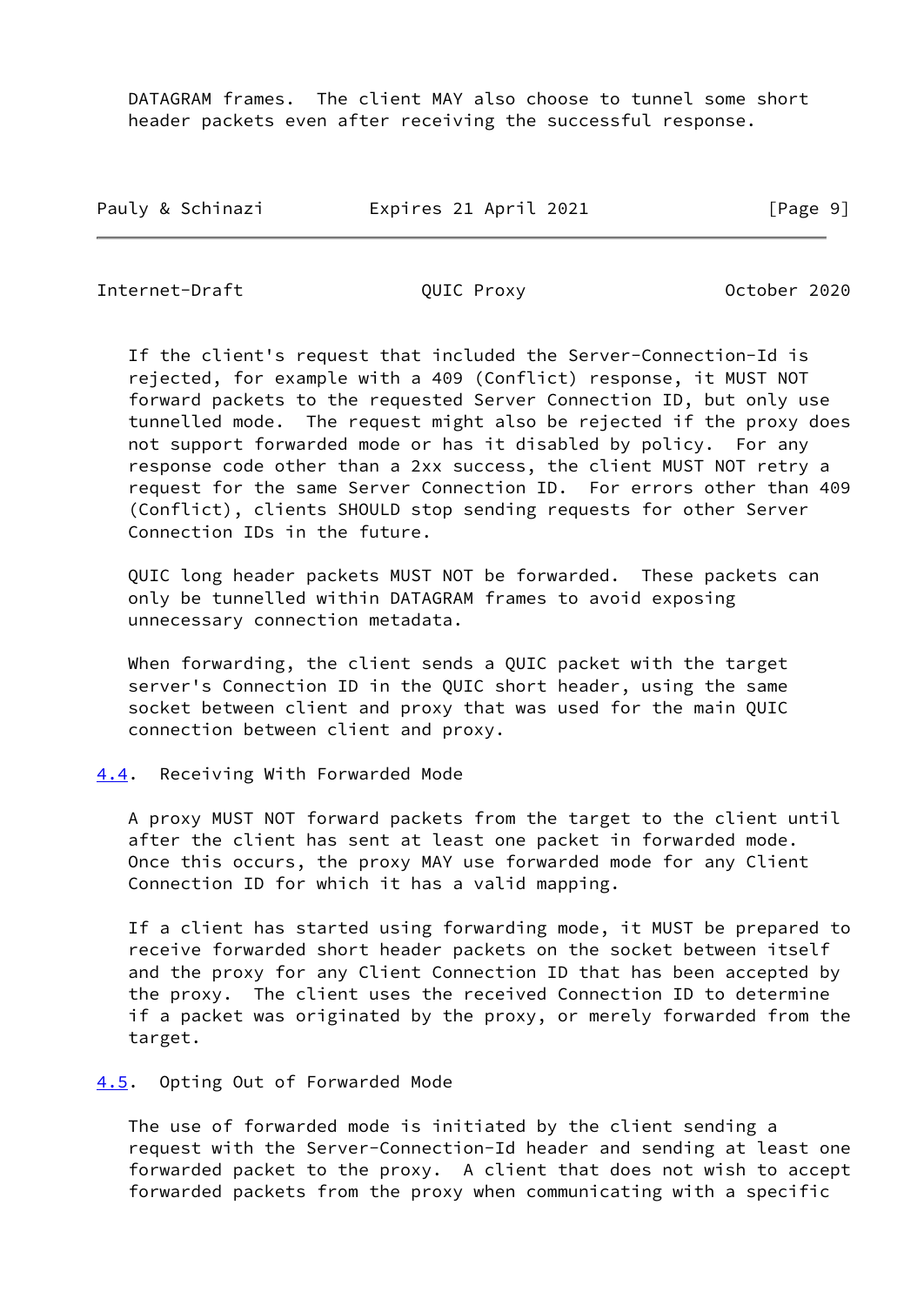target can simply not start forwarding packets to the proxy.

<span id="page-11-0"></span>[5](#page-11-0). Proxy Response Behavior

 Upon receipt of a CONNECT-UDP request that contains a Client- Connection-Id or Server-Connection-Id header, the proxy validates the request, tries to establish the appropriate mappings as described in [Section 2](#page-4-0), and establishes a new server-facing socket if necessary.

Pauly & Schinazi **Expires 21 April 2021** [Page 10]

## Internet-Draft QUIC Proxy October 2020

 The proxy MUST validate that the request only contains one of either the Client-Connection-Id or the Server-Connection-Id header, along with a Datagram-Flow-Id header and an authority pseudo-header. If any of these conditions is not met, the proxy MUST reject the request with a 400 (Bad Request) response. The proxy also MUST reject the request if the requested datagram flow ID has already been used on that client <-> proxy QUIC connection with a different requested authority.

 The proxy then determines the server-facing socket to associate with the client's datagram flow. This will generally involve performing a DNS lookup for the hostname in the request authority, or finding an existing server-facing socket to the authority. The server-facing socket might already be open due to a previous request from this client, or another. If the socket is not already created, the proxy creates a new one. Proxies can choose to reuse server-facing sockets across multiple datagram flows, or have a unique server-facing socket for every datagram flow.

 If a proxy reuses server-facing sockets, it SHOULD store which authorities (which could be a domain name or IP address literal) are being accessed over a particular server-facing socket so it can avoid performing a new DNS query and potentially choosing a different server IP address which could map to a different server.

 If the request includes a Client-Connection-Id header, the proxy is receiving a request to be able to route traffic back to the client using that Connection ID. If the pair of this Client Connection ID and the selected server-facing socket does not create a conflict, the proxy creates the mapping and responds with a 200 (OK) response. After this point, any packets received by the proxy from the server facing socket that match the Client Connection ID can to be sent to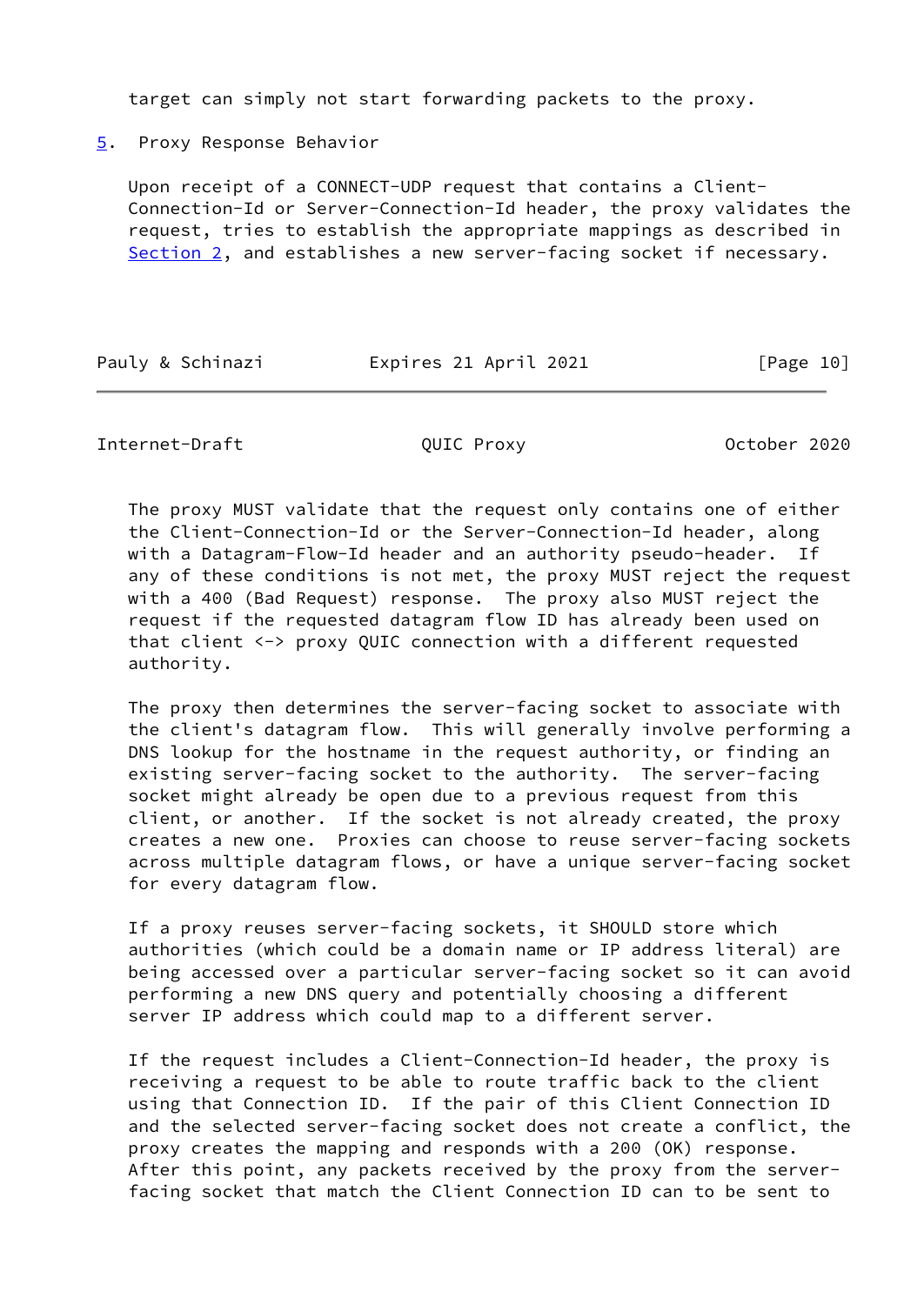the client. The proxy MUST use tunnelled mode (DATAGRAM frames) on the correct datagram flow for any long header packets. The proxy SHOULD forward directly to the client for any matching short header packets, but MAY tunnel them in DATAGRAM frames. If the pair is not unique, or the proxy chooses not to support zero-length Client Connection IDs, the proxy responds with a 409 (Conflict) response. If this occurs on the first request for a given datagram flow, the proxy removes any mapping for that datagram flow.

 If the request includes a Server-Connection-Id header, the proxy is receiving a request to allow the client to forward packets to the target. If the pair of this Server Connection ID and the client facing socket on which the request was received does not create a conflict, the proxy creates the mapping and responds with a 200 (OK) response. Once the successful response is sent, the proxy will forward any short header packets received on the client-facing socket

Pauly & Schinazi **Expires 21 April 2021** [Page 11]

<span id="page-12-1"></span>Internet-Draft QUIC Proxy October 2020

 that use the Server Connection ID using the correct server-facing socket. If the pair is not unique, the server responds with a 409 (Conflict) response. If this occurs, traffic for that Server Connection ID can only use tunnelled mode, not forwarded.

 If the proxy does not support forwarded mode, or does not allow forwarded mode for a particular client or authority by policy, it can reject requests that include the Server-Connection-Id header with a response to indicate the error, such as 403 (Forbidden).

 Any successful (2xx) response MUST also echo any Client-Connection- Id, Server-Connection-Id, and Datagram-Flow-Id headers included in the request.

 The proxy MUST only forward non-tunnelled packets from the client that are QUIC short header packets (based on the Header Form bit) and have mapped Server Connection IDs. Packets sent by the client that are forwarded SHOULD be considered as activity for restarting QUIC's Idle Timeout [\[QUIC](#page-17-2)].

<span id="page-12-0"></span>[5.1](#page-12-0). Removing Mapping State

 Each CONNECT-UDP request consumes one bidirectional HTTP/3 stream [\[HTTP3](#page-16-5)]. For any stream on which the proxy has sent a response indicating success, any mappings for the request last as long as the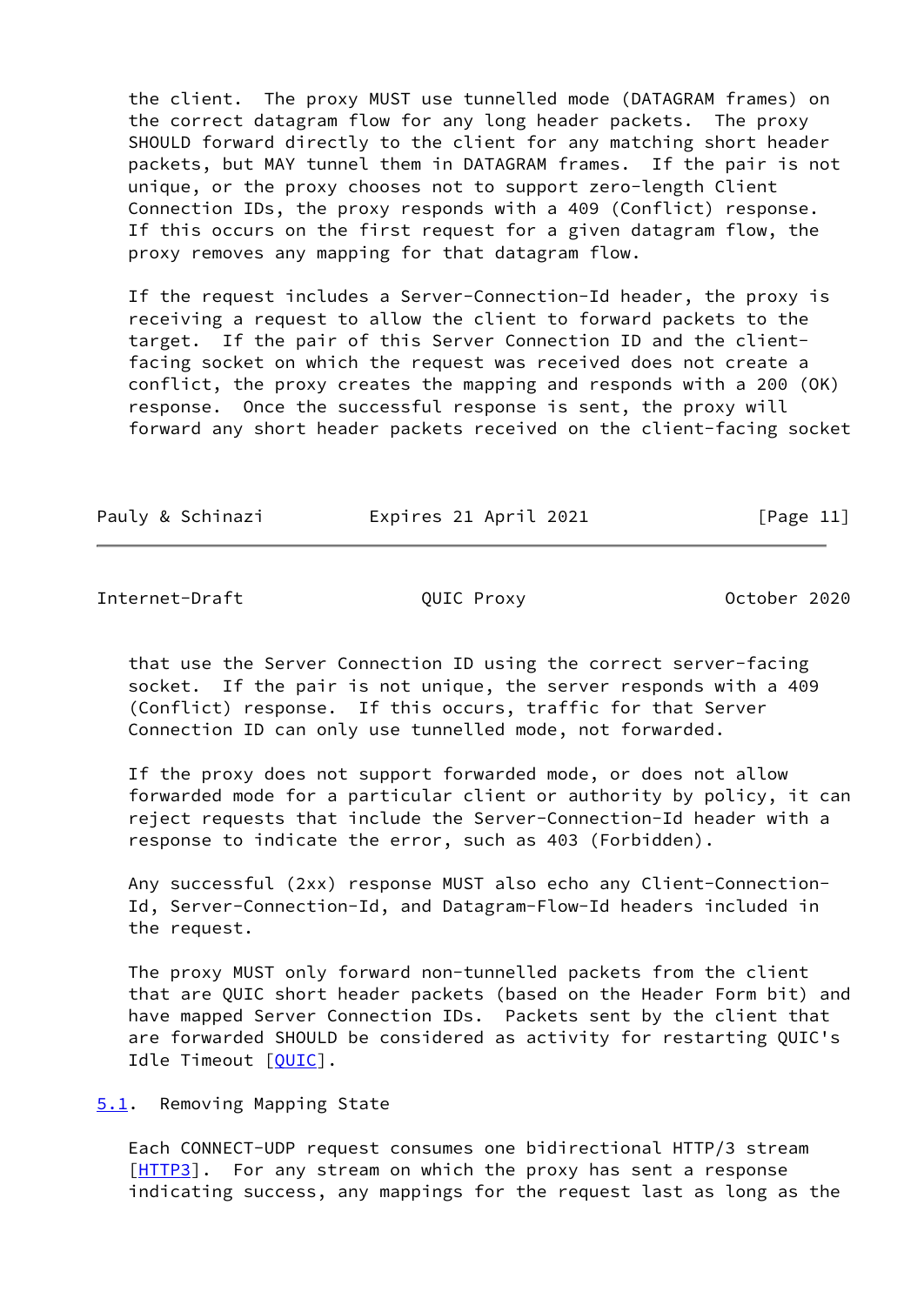stream is open.

 A client that no longer wants a given Connection ID to be forwarded by the proxy, for either direction, MUST cancel its CONNECT-UDP HTTP/3 request by closing the corresponding stream.

 If the proxy rejects a CONNECT-UDP request by sending a status code of 300 or higher, it MUST close the corresponding stream and remove any associated mappings.

 If a client's connection to the proxy is terminated for any reason, all mappings associated with all requests are removed.

 A proxy can close its server-facing socket once all datagram flows mapped to that socket have been removed.

Pauly & Schinazi Expires 21 April 2021 [Page 12]

<span id="page-13-1"></span>Internet-Draft QUIC Proxy October 2020

<span id="page-13-0"></span>[6](#page-13-0). Example

 Consider a client that is establishing a new QUIC connection through the proxy. It has selected a Client Connection ID of 0x31323334. It selects the next open datagram flow ID (2). In order to inform a proxy of the new QUIC Client Connection ID, and binds that connection ID to datagram flow ID 2, the client sends the following CONNECT-UDP request:

 HEADERS :method = CONNECT-UDP :authority = target.example.com:443 client-connection-id = :MTIzNA==: datagram-flow-id = 2

 The client will also send the initial QUIC packet with the Long Header form in a DATAGRAM frame with flow ID 2.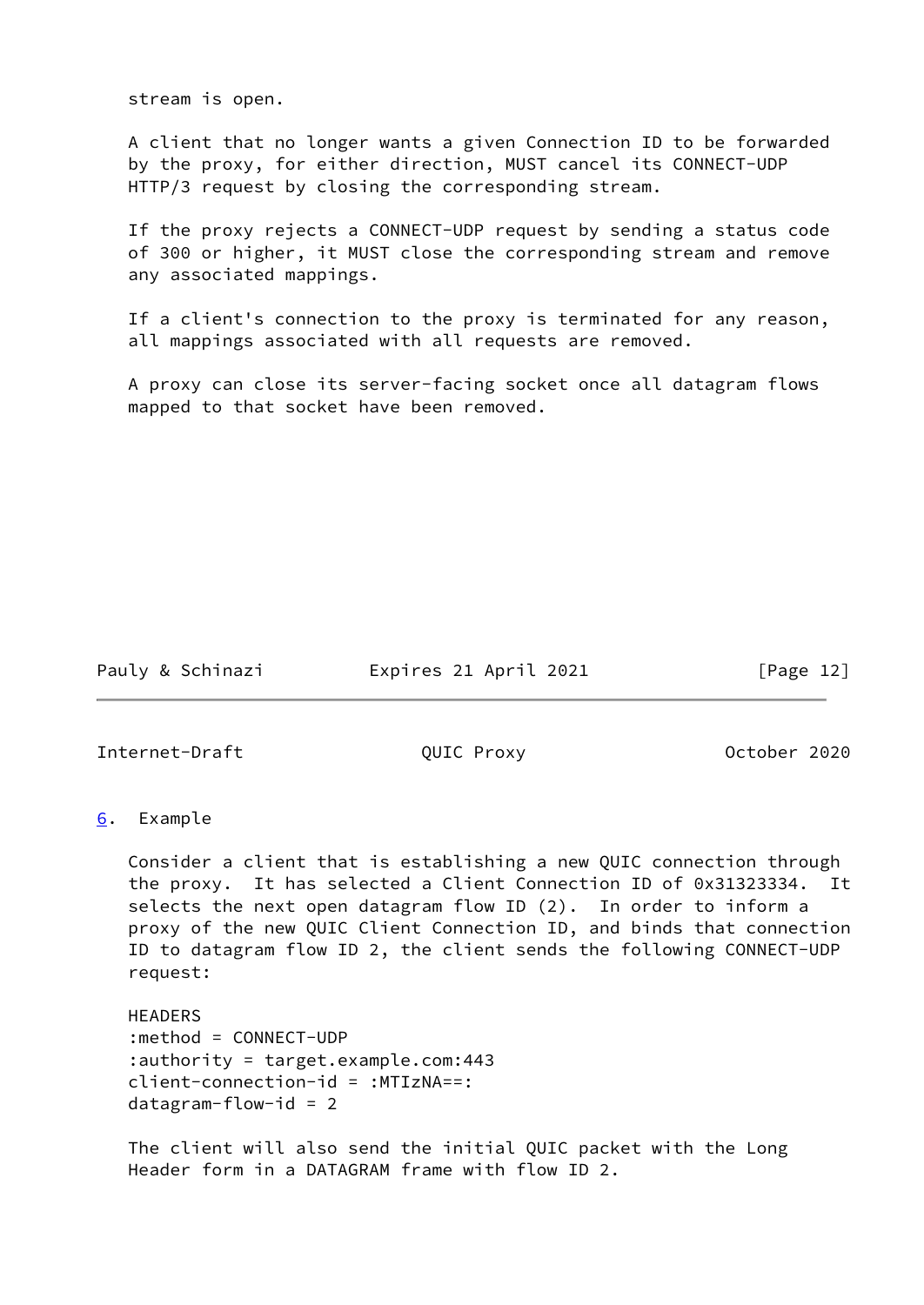Once the proxy sends a 200 response indicating success, packets received by the proxy that match the Connection ID 0x31323334 will be directly forwarded to the client. The proxy will also forward the initial QUIC packet received on DATAGRAM flow ID 2 to target.example.com:443.

When the proxy receives a response from target.example.com:443 that has 0x31323334 as the Destination Connection ID, the proxy will forward that packet to the client on DATAGRAM flow ID 2.

 Once the client learns which Connection ID has been selected by the target server, it can send a new request to the proxy to establish a mapping. In this case, that ID is 0x61626364. The client sends the following request:

 HEADERS :method = CONNECT-UDP :authority = target.example.com:443 server-connection-id = :YWJjZA==: datagram-flow-id = 2

 The client also sends its reply to the target server in a DATAGRAM frame on flow ID 2 after sending the new request.

 Once the proxy sends a 200 response indicating success, packets sent by the client that match the Connection ID 0x61626364 will be forwarded to the target server, i.e., without proxy decryption.

Pauly & Schinazi Expires 21 April 2021 [Page 13]

## <span id="page-14-1"></span>Internet-Draft **CONTAGGITY** QUIC Proxy **CONTAGGITY** October 2020

 Upon receiving the response, the client starts sending Short Header packets with a Destination Connection ID of 0x61626364 directly to the proxy (not tunnelled), and these are forwarded directly to the target by the proxy. Similarly, Short Header packets from the target with a Destination Connection ID of 0x31323334 are forwarded directly to the client.

<span id="page-14-0"></span>[7](#page-14-0). Interactions with Load Balancers

 Some QUIC servers are accessed using load balancers, as described in [\[QUIC-LB](#page-17-5)]. These load balancers route packets to servers based on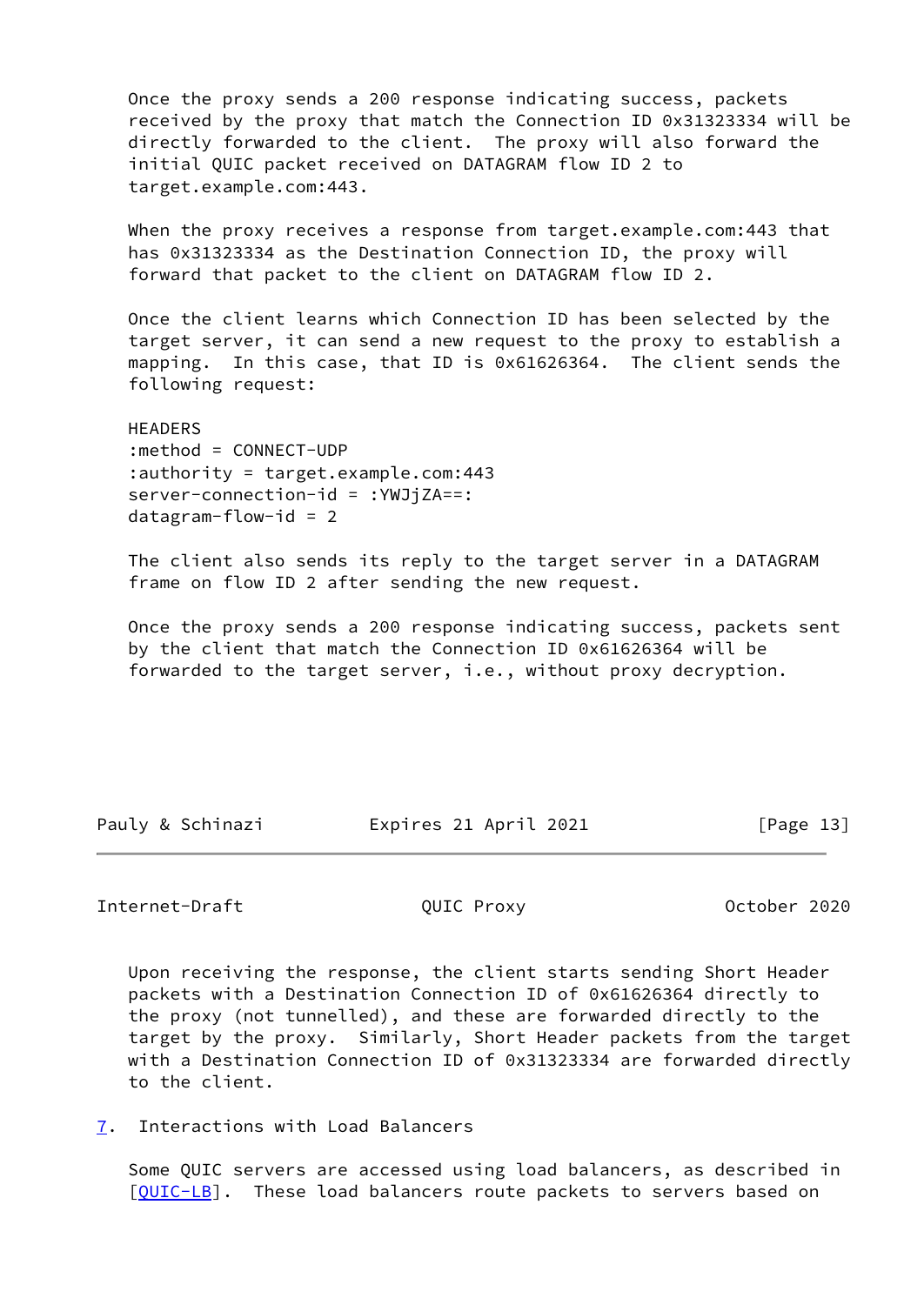the server's Connection ID. These Connection IDs are generated in a way that can be coordinated between servers and their load balancers.

 If a proxy that supports this extension is itself running behind a load balancer, extra complexity arises once clients start using forwarding mode and sending packets to the proxy that have Destination Connection IDs that belong to the end servers, not the proxy. If the load balancer is not aware of these Connection IDs, or the Connection IDs conflict with other Connection IDs used by the load balancer, packets can be routed incorrectly.

 QUIC-aware CONNECT-UDP proxies that use forwarding mode generally SHOULD NOT be run behind load balancers; and if they are, they MUST coordinate between the proxy and the load balancer to create mappings for proxied Connection IDs prior to the proxy sending 2xx (Successful) responses to clients.

 QUIC-aware CONNECT-UDP proxies that do not allow forwarding mode can function unmodified behind QUIC load balancers.

<span id="page-15-0"></span>[8](#page-15-0). Security Considerations

 Proxies that support this extension SHOULD provide protections to rate-limit or restrict clients from opening an excessive number of proxied connections, so as to limit abuse or use of proxies to launch Denial-of-Service attacks.

 Sending QUIC packets by forwarding through a proxy without tunnelling exposes some QUIC header metadata to onlookers, and can be used to correlate packets flows if an attacker is able to see traffic on both sides of the proxy. Tunnelled packets have similar inference problems. An attacker on both sides of the proxy can use the size of ingress and egress packets to correlate packets belonging to the same connection. (Absent client-side padding, tunneled packets will typically have a fixed amount of overhead that is removed before their DATAGRAM contents are written to the target.)

| Pauly & Schinazi | Expires 21 April 2021 | [Page 14] |
|------------------|-----------------------|-----------|
|                  |                       |           |

<span id="page-15-1"></span>Internet-Draft **COUIC Proxy** QUIC Proxy **October 2020** 

 Since proxies that forward QUIC packets do not perform any cryptographic integrity check, it is possible that these packets are either malformed, replays, or otherwise malicious. This may result in proxy targets rate limiting or decreasing the reputation of a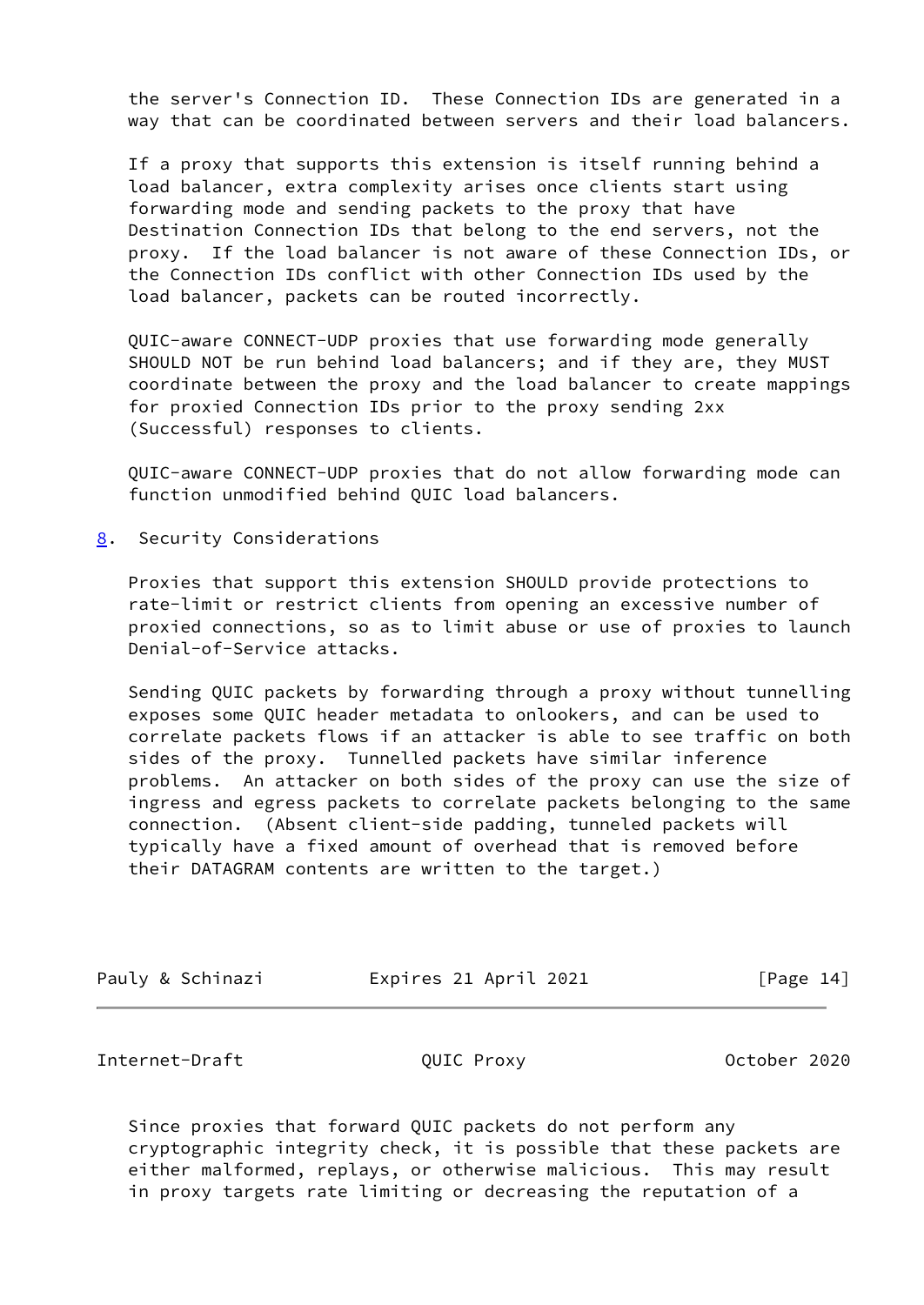given proxy.

# <span id="page-16-0"></span>[9](#page-16-0). IANA Considerations

## <span id="page-16-1"></span>[9.1](#page-16-1). HTTP Headers

 This document registers the "Client-Connection-Id" and "Server- Connection-Id" headers in the "Permanent Message Header Field Names" [<https://www.iana.org/assignments/message-headers](https://www.iana.org/assignments/message-headers)>.

 +----------------------+----------+--------+---------------+ | Header Field Name | Protocol | Status | Reference | +----------------------+----------+--------+---------------+ | Client-Connection-Id | http | exp | This document | +----------------------+----------+--------+---------------+ | Server-Connection-Id | http | exp | This document | +----------------------+----------+--------+---------------+

## <span id="page-16-2"></span>[10.](#page-16-2) References

<span id="page-16-3"></span>[10.1](#page-16-3). Normative References

#### <span id="page-16-4"></span>[CONNECT-UDP]

 Schinazi, D., "The CONNECT-UDP HTTP Method", Work in Progress, Internet-Draft, [draft-ietf-masque-connect-udp-](https://datatracker.ietf.org/doc/pdf/draft-ietf-masque-connect-udp-00) [00,](https://datatracker.ietf.org/doc/pdf/draft-ietf-masque-connect-udp-00) 28 August 2020, [<http://www.ietf.org/internet-drafts/](http://www.ietf.org/internet-drafts/draft-ietf-masque-connect-udp-00.txt) [draft-ietf-masque-connect-udp-00.txt>](http://www.ietf.org/internet-drafts/draft-ietf-masque-connect-udp-00.txt).

- <span id="page-16-7"></span> [DGRAM] Pauly, T., Kinnear, E., and D. Schinazi, "An Unreliable Datagram Extension to QUIC", Work in Progress, Internet Draft, [draft-ietf-quic-datagram-01](https://datatracker.ietf.org/doc/pdf/draft-ietf-quic-datagram-01), 24 August 2020, <[http://www.ietf.org/internet-drafts/draft-ietf-quic](http://www.ietf.org/internet-drafts/draft-ietf-quic-datagram-01.txt) [datagram-01.txt](http://www.ietf.org/internet-drafts/draft-ietf-quic-datagram-01.txt)>.
- <span id="page-16-6"></span> [H3DGRAM] Schinazi, D., "Using QUIC Datagrams with HTTP/3", Work in Progress, Internet-Draft, [draft-schinazi-quic-h3-datagram-](https://datatracker.ietf.org/doc/pdf/draft-schinazi-quic-h3-datagram-05) [05,](https://datatracker.ietf.org/doc/pdf/draft-schinazi-quic-h3-datagram-05) 12 October 2020, [<http://www.ietf.org/internet-drafts/](http://www.ietf.org/internet-drafts/draft-schinazi-quic-h3-datagram-05.txt) [draft-schinazi-quic-h3-datagram-05.txt](http://www.ietf.org/internet-drafts/draft-schinazi-quic-h3-datagram-05.txt)>.
- <span id="page-16-5"></span> [HTTP3] Bishop, M., "Hypertext Transfer Protocol Version 3 (HTTP/3)", Work in Progress, Internet-Draft, [draft-ietf](https://datatracker.ietf.org/doc/pdf/draft-ietf-quic-http-31) [quic-http-31,](https://datatracker.ietf.org/doc/pdf/draft-ietf-quic-http-31) 24 September 2020, [<http://www.ietf.org/](http://www.ietf.org/internet-drafts/draft-ietf-quic-http-31.txt) [internet-drafts/draft-ietf-quic-http-31.txt](http://www.ietf.org/internet-drafts/draft-ietf-quic-http-31.txt)>.

| Pauly & Schinazi | Expires 21 April 2021 | [Page $15$ ] |
|------------------|-----------------------|--------------|
|------------------|-----------------------|--------------|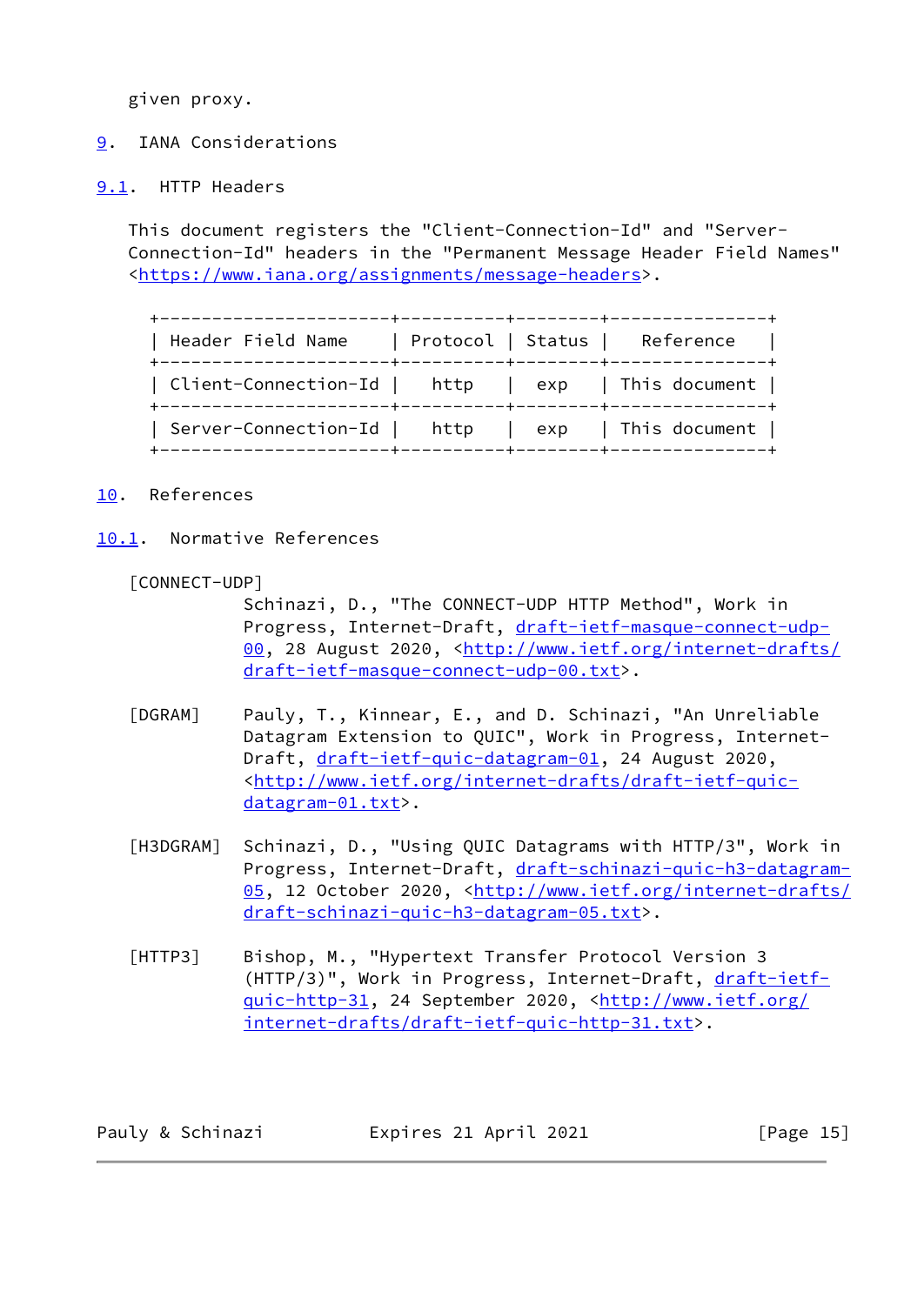# <span id="page-17-3"></span><span id="page-17-1"></span>[INVARIANTS]

 Thomson, M., "Version-Independent Properties of QUIC", Work in Progress, Internet-Draft, [draft-ietf-quic](https://datatracker.ietf.org/doc/pdf/draft-ietf-quic-invariants-11) [invariants-11,](https://datatracker.ietf.org/doc/pdf/draft-ietf-quic-invariants-11) 24 September 2020, [<http://www.ietf.org/](http://www.ietf.org/internet-drafts/draft-ietf-quic-invariants-11.txt) [internet-drafts/draft-ietf-quic-invariants-11.txt>](http://www.ietf.org/internet-drafts/draft-ietf-quic-invariants-11.txt).

- <span id="page-17-2"></span> [QUIC] Iyengar, J. and M. Thomson, "QUIC: A UDP-Based Multiplexed and Secure Transport", Work in Progress, Internet-Draft, [draft-ietf-quic-transport-31,](https://datatracker.ietf.org/doc/pdf/draft-ietf-quic-transport-31) 24 September 2020, <[http://www.ietf.org/internet-drafts/draft-ietf-quic](http://www.ietf.org/internet-drafts/draft-ietf-quic-transport-31.txt) [transport-31.txt>](http://www.ietf.org/internet-drafts/draft-ietf-quic-transport-31.txt).
- [RFC2119] Bradner, S., "Key words for use in RFCs to Indicate Requirement Levels", [BCP 14](https://datatracker.ietf.org/doc/pdf/bcp14), [RFC 2119](https://datatracker.ietf.org/doc/pdf/rfc2119), DOI 10.17487/RFC2119, March 1997, <[https://www.rfc-editor.org/info/rfc2119>](https://www.rfc-editor.org/info/rfc2119).
- [RFC8174] Leiba, B., "Ambiguity of Uppercase vs Lowercase in [RFC](https://datatracker.ietf.org/doc/pdf/rfc2119) [2119](https://datatracker.ietf.org/doc/pdf/rfc2119) Key Words", [BCP 14](https://datatracker.ietf.org/doc/pdf/bcp14), [RFC 8174,](https://datatracker.ietf.org/doc/pdf/rfc8174) DOI 10.17487/RFC8174, May 2017, [<https://www.rfc-editor.org/info/rfc8174](https://www.rfc-editor.org/info/rfc8174)>.
- <span id="page-17-4"></span> [STRUCT] Nottingham, M. and P. Kamp, "Structured Field Values for HTTP", Work in Progress, Internet-Draft, [draft-ietf](https://datatracker.ietf.org/doc/pdf/draft-ietf-httpbis-header-structure-19) [httpbis-header-structure-19](https://datatracker.ietf.org/doc/pdf/draft-ietf-httpbis-header-structure-19), 3 June 2020, <[http://www.ietf.org/internet-drafts/draft-ietf-httpbis](http://www.ietf.org/internet-drafts/draft-ietf-httpbis-header-structure-19.txt) [header-structure-19.txt](http://www.ietf.org/internet-drafts/draft-ietf-httpbis-header-structure-19.txt)>.
- <span id="page-17-5"></span><span id="page-17-0"></span>[10.2](#page-17-0). Informative References
	- [QUIC-LB] Duke, M. and N. Banks, "QUIC-LB: Generating Routable QUIC Connection IDs", Work in Progress, Internet-Draft, [draft](https://datatracker.ietf.org/doc/pdf/draft-ietf-quic-load-balancers-04) [ietf-quic-load-balancers-04](https://datatracker.ietf.org/doc/pdf/draft-ietf-quic-load-balancers-04), 14 August 2020, <[http://www.ietf.org/internet-drafts/draft-ietf-quic-load](http://www.ietf.org/internet-drafts/draft-ietf-quic-load-balancers-04.txt) [balancers-04.txt>](http://www.ietf.org/internet-drafts/draft-ietf-quic-load-balancers-04.txt).

#### Acknowledgments

 Thanks to Lucas Pardue, Ryan Hamilton, and Mirja Kuehlewind for their inputs on this document.

## Authors' Addresses

 Tommy Pauly Apple Inc. One Apple Park Way Cupertino, California 95014, United States of America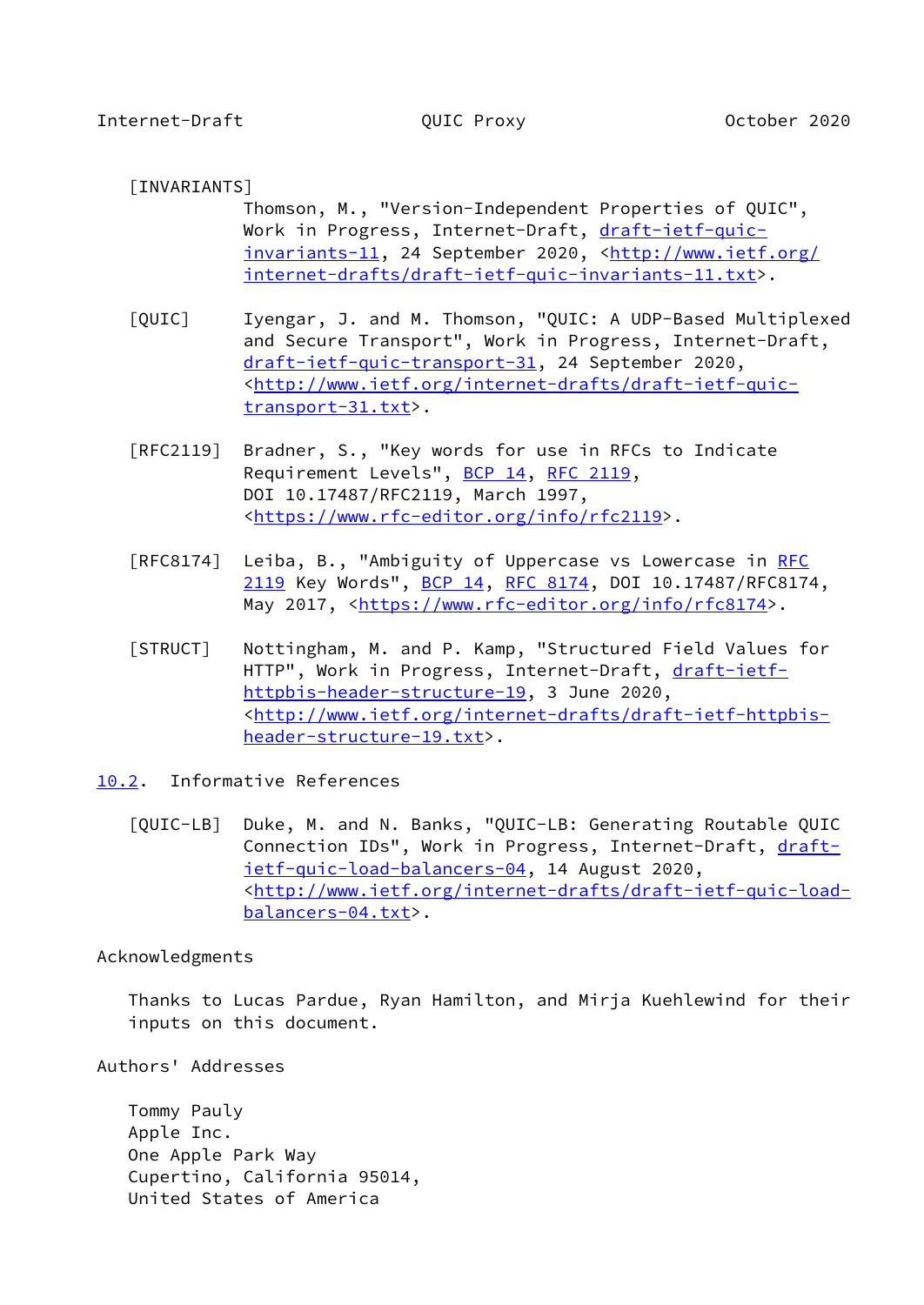Internet-Draft **QUIC Proxy October 2020** 

Email: tpauly@apple.com

 David Schinazi Google LLC 1600 Amphitheatre Parkway Mountain View, California 94043, United States of America

Email: dschinazi.ietf@gmail.com